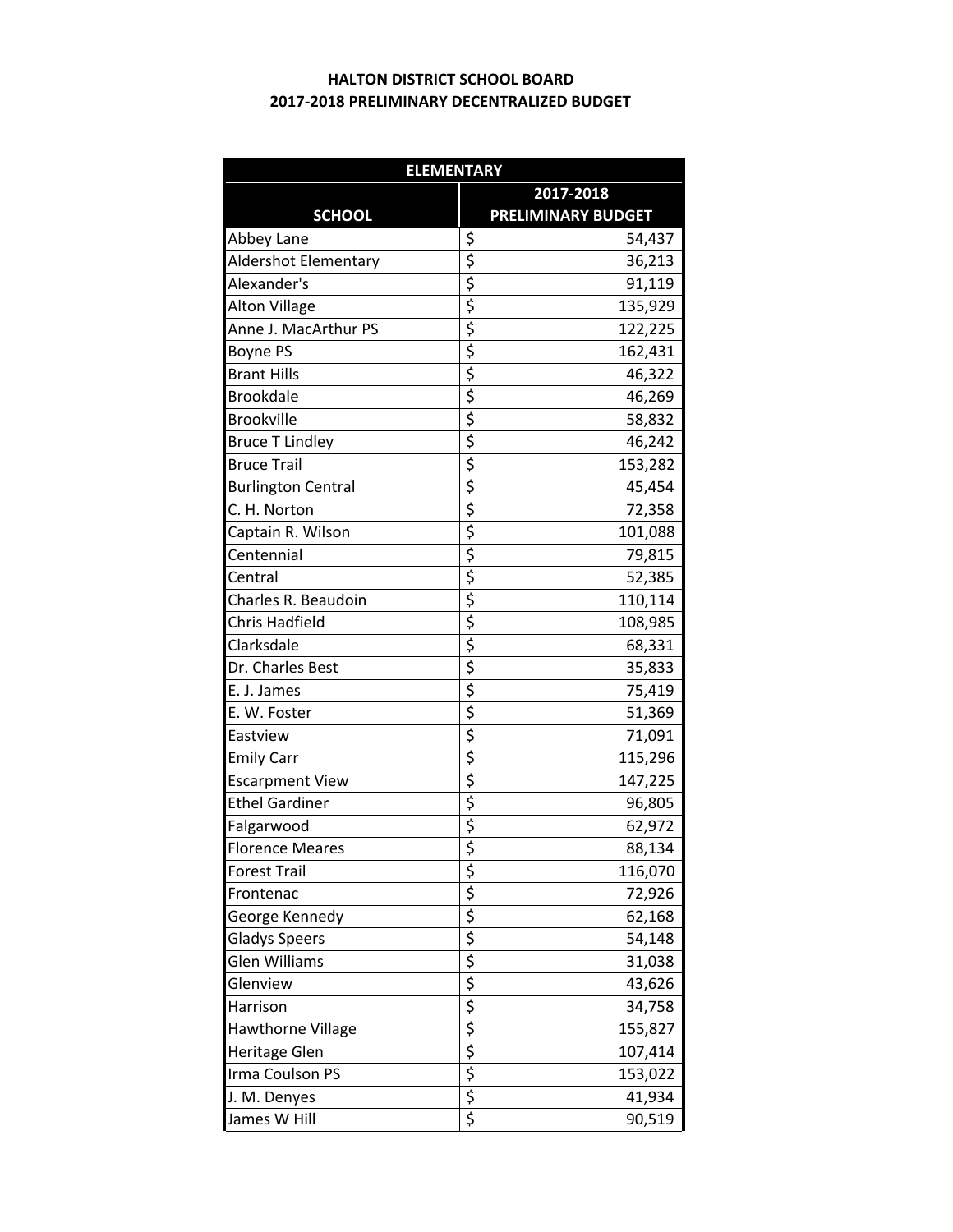| \$<br>\$<br>John William Boich<br>107,892<br>$\frac{1}{5}$<br>Joseph Gibbons<br>22,465<br>\$<br>Joshua Creek<br>122,596<br>$\overline{\xi}$<br>Kilbride<br>39,065<br>\$<br>King's Road<br>41,951<br>$\frac{1}{2}$<br>Lakeshore<br>35,897<br>Limehouse<br>24,013<br>$\frac{1}{2}$<br>Maple Grove<br>85,550<br>Maplehurst<br>53,529<br>\$<br><b>Martin Street</b><br>156,637<br>$\frac{1}{2}$<br>McKenzie-Smith-Bennett<br>102,930<br><b>Mohawk Gardens</b><br>51,669<br>$\frac{1}{2}$<br>Montclair<br>68,934<br>Munn's<br>79,876<br>$\overline{\boldsymbol{\zeta}}$<br><b>New Central</b><br>40,791<br>$\overline{\xi}$<br>Oakwood<br>38,344<br>$\overline{\boldsymbol{\varsigma}}$<br>Oodenawi PS<br>127,190<br>$\overline{\xi}$<br><b>Orchard Park</b><br>82,698<br>$\frac{1}{5}$<br>P L Robertson<br>148,671<br>Palermo<br>108,697<br>$\overline{\xi}$<br>Park<br>30,258<br>$rac{5}{5}$<br>Paul A. Fisher<br>28,325<br>Pauline Johnson<br>40,213<br>$\frac{1}{5}$<br>$\frac{1}{5}$<br>Pilgrim Wood<br>104,294<br>Pine Grove<br>97,017<br>Pineland<br>104,005<br>Pineview<br>30,112<br>$\overline{\xi}$<br>Post's Corners<br>79,034<br>\$<br><b>River Oaks</b><br>81,236<br>$\overline{\xi}$<br>52,353<br>Robert Baldwin<br>\$<br>Robert Little<br>51,728<br><b>Rolling Meadows</b><br>85,355<br>36,704<br>Ryerson<br>Sam Sherratt<br>72,701<br>Sheridan<br>35,720<br>Silver Creek<br>77,198<br>Sir Ernest MacMillan<br>55,049<br>Stewarttown<br>58,752<br>Sunningdale<br>86,631 | John T. Tuck | 107,642 |
|-----------------------------------------------------------------------------------------------------------------------------------------------------------------------------------------------------------------------------------------------------------------------------------------------------------------------------------------------------------------------------------------------------------------------------------------------------------------------------------------------------------------------------------------------------------------------------------------------------------------------------------------------------------------------------------------------------------------------------------------------------------------------------------------------------------------------------------------------------------------------------------------------------------------------------------------------------------------------------------------------------------------------------------------------------------------------------------------------------------------------------------------------------------------------------------------------------------------------------------------------------------------------------------------------------------------------------------------------------------------------------------------------------------------------------------------------------------------------------------|--------------|---------|
|                                                                                                                                                                                                                                                                                                                                                                                                                                                                                                                                                                                                                                                                                                                                                                                                                                                                                                                                                                                                                                                                                                                                                                                                                                                                                                                                                                                                                                                                                   |              |         |
|                                                                                                                                                                                                                                                                                                                                                                                                                                                                                                                                                                                                                                                                                                                                                                                                                                                                                                                                                                                                                                                                                                                                                                                                                                                                                                                                                                                                                                                                                   |              |         |
|                                                                                                                                                                                                                                                                                                                                                                                                                                                                                                                                                                                                                                                                                                                                                                                                                                                                                                                                                                                                                                                                                                                                                                                                                                                                                                                                                                                                                                                                                   |              |         |
|                                                                                                                                                                                                                                                                                                                                                                                                                                                                                                                                                                                                                                                                                                                                                                                                                                                                                                                                                                                                                                                                                                                                                                                                                                                                                                                                                                                                                                                                                   |              |         |
|                                                                                                                                                                                                                                                                                                                                                                                                                                                                                                                                                                                                                                                                                                                                                                                                                                                                                                                                                                                                                                                                                                                                                                                                                                                                                                                                                                                                                                                                                   |              |         |
|                                                                                                                                                                                                                                                                                                                                                                                                                                                                                                                                                                                                                                                                                                                                                                                                                                                                                                                                                                                                                                                                                                                                                                                                                                                                                                                                                                                                                                                                                   |              |         |
|                                                                                                                                                                                                                                                                                                                                                                                                                                                                                                                                                                                                                                                                                                                                                                                                                                                                                                                                                                                                                                                                                                                                                                                                                                                                                                                                                                                                                                                                                   |              |         |
|                                                                                                                                                                                                                                                                                                                                                                                                                                                                                                                                                                                                                                                                                                                                                                                                                                                                                                                                                                                                                                                                                                                                                                                                                                                                                                                                                                                                                                                                                   |              |         |
|                                                                                                                                                                                                                                                                                                                                                                                                                                                                                                                                                                                                                                                                                                                                                                                                                                                                                                                                                                                                                                                                                                                                                                                                                                                                                                                                                                                                                                                                                   |              |         |
|                                                                                                                                                                                                                                                                                                                                                                                                                                                                                                                                                                                                                                                                                                                                                                                                                                                                                                                                                                                                                                                                                                                                                                                                                                                                                                                                                                                                                                                                                   |              |         |
|                                                                                                                                                                                                                                                                                                                                                                                                                                                                                                                                                                                                                                                                                                                                                                                                                                                                                                                                                                                                                                                                                                                                                                                                                                                                                                                                                                                                                                                                                   |              |         |
|                                                                                                                                                                                                                                                                                                                                                                                                                                                                                                                                                                                                                                                                                                                                                                                                                                                                                                                                                                                                                                                                                                                                                                                                                                                                                                                                                                                                                                                                                   |              |         |
|                                                                                                                                                                                                                                                                                                                                                                                                                                                                                                                                                                                                                                                                                                                                                                                                                                                                                                                                                                                                                                                                                                                                                                                                                                                                                                                                                                                                                                                                                   |              |         |
|                                                                                                                                                                                                                                                                                                                                                                                                                                                                                                                                                                                                                                                                                                                                                                                                                                                                                                                                                                                                                                                                                                                                                                                                                                                                                                                                                                                                                                                                                   |              |         |
|                                                                                                                                                                                                                                                                                                                                                                                                                                                                                                                                                                                                                                                                                                                                                                                                                                                                                                                                                                                                                                                                                                                                                                                                                                                                                                                                                                                                                                                                                   |              |         |
|                                                                                                                                                                                                                                                                                                                                                                                                                                                                                                                                                                                                                                                                                                                                                                                                                                                                                                                                                                                                                                                                                                                                                                                                                                                                                                                                                                                                                                                                                   |              |         |
|                                                                                                                                                                                                                                                                                                                                                                                                                                                                                                                                                                                                                                                                                                                                                                                                                                                                                                                                                                                                                                                                                                                                                                                                                                                                                                                                                                                                                                                                                   |              |         |
|                                                                                                                                                                                                                                                                                                                                                                                                                                                                                                                                                                                                                                                                                                                                                                                                                                                                                                                                                                                                                                                                                                                                                                                                                                                                                                                                                                                                                                                                                   |              |         |
|                                                                                                                                                                                                                                                                                                                                                                                                                                                                                                                                                                                                                                                                                                                                                                                                                                                                                                                                                                                                                                                                                                                                                                                                                                                                                                                                                                                                                                                                                   |              |         |
|                                                                                                                                                                                                                                                                                                                                                                                                                                                                                                                                                                                                                                                                                                                                                                                                                                                                                                                                                                                                                                                                                                                                                                                                                                                                                                                                                                                                                                                                                   |              |         |
|                                                                                                                                                                                                                                                                                                                                                                                                                                                                                                                                                                                                                                                                                                                                                                                                                                                                                                                                                                                                                                                                                                                                                                                                                                                                                                                                                                                                                                                                                   |              |         |
|                                                                                                                                                                                                                                                                                                                                                                                                                                                                                                                                                                                                                                                                                                                                                                                                                                                                                                                                                                                                                                                                                                                                                                                                                                                                                                                                                                                                                                                                                   |              |         |
|                                                                                                                                                                                                                                                                                                                                                                                                                                                                                                                                                                                                                                                                                                                                                                                                                                                                                                                                                                                                                                                                                                                                                                                                                                                                                                                                                                                                                                                                                   |              |         |
|                                                                                                                                                                                                                                                                                                                                                                                                                                                                                                                                                                                                                                                                                                                                                                                                                                                                                                                                                                                                                                                                                                                                                                                                                                                                                                                                                                                                                                                                                   |              |         |
|                                                                                                                                                                                                                                                                                                                                                                                                                                                                                                                                                                                                                                                                                                                                                                                                                                                                                                                                                                                                                                                                                                                                                                                                                                                                                                                                                                                                                                                                                   |              |         |
|                                                                                                                                                                                                                                                                                                                                                                                                                                                                                                                                                                                                                                                                                                                                                                                                                                                                                                                                                                                                                                                                                                                                                                                                                                                                                                                                                                                                                                                                                   |              |         |
|                                                                                                                                                                                                                                                                                                                                                                                                                                                                                                                                                                                                                                                                                                                                                                                                                                                                                                                                                                                                                                                                                                                                                                                                                                                                                                                                                                                                                                                                                   |              |         |
|                                                                                                                                                                                                                                                                                                                                                                                                                                                                                                                                                                                                                                                                                                                                                                                                                                                                                                                                                                                                                                                                                                                                                                                                                                                                                                                                                                                                                                                                                   |              |         |
|                                                                                                                                                                                                                                                                                                                                                                                                                                                                                                                                                                                                                                                                                                                                                                                                                                                                                                                                                                                                                                                                                                                                                                                                                                                                                                                                                                                                                                                                                   |              |         |
|                                                                                                                                                                                                                                                                                                                                                                                                                                                                                                                                                                                                                                                                                                                                                                                                                                                                                                                                                                                                                                                                                                                                                                                                                                                                                                                                                                                                                                                                                   |              |         |
|                                                                                                                                                                                                                                                                                                                                                                                                                                                                                                                                                                                                                                                                                                                                                                                                                                                                                                                                                                                                                                                                                                                                                                                                                                                                                                                                                                                                                                                                                   |              |         |
|                                                                                                                                                                                                                                                                                                                                                                                                                                                                                                                                                                                                                                                                                                                                                                                                                                                                                                                                                                                                                                                                                                                                                                                                                                                                                                                                                                                                                                                                                   |              |         |
|                                                                                                                                                                                                                                                                                                                                                                                                                                                                                                                                                                                                                                                                                                                                                                                                                                                                                                                                                                                                                                                                                                                                                                                                                                                                                                                                                                                                                                                                                   |              |         |
|                                                                                                                                                                                                                                                                                                                                                                                                                                                                                                                                                                                                                                                                                                                                                                                                                                                                                                                                                                                                                                                                                                                                                                                                                                                                                                                                                                                                                                                                                   |              |         |
|                                                                                                                                                                                                                                                                                                                                                                                                                                                                                                                                                                                                                                                                                                                                                                                                                                                                                                                                                                                                                                                                                                                                                                                                                                                                                                                                                                                                                                                                                   |              |         |
|                                                                                                                                                                                                                                                                                                                                                                                                                                                                                                                                                                                                                                                                                                                                                                                                                                                                                                                                                                                                                                                                                                                                                                                                                                                                                                                                                                                                                                                                                   |              |         |
|                                                                                                                                                                                                                                                                                                                                                                                                                                                                                                                                                                                                                                                                                                                                                                                                                                                                                                                                                                                                                                                                                                                                                                                                                                                                                                                                                                                                                                                                                   |              |         |
|                                                                                                                                                                                                                                                                                                                                                                                                                                                                                                                                                                                                                                                                                                                                                                                                                                                                                                                                                                                                                                                                                                                                                                                                                                                                                                                                                                                                                                                                                   |              |         |
|                                                                                                                                                                                                                                                                                                                                                                                                                                                                                                                                                                                                                                                                                                                                                                                                                                                                                                                                                                                                                                                                                                                                                                                                                                                                                                                                                                                                                                                                                   |              |         |
|                                                                                                                                                                                                                                                                                                                                                                                                                                                                                                                                                                                                                                                                                                                                                                                                                                                                                                                                                                                                                                                                                                                                                                                                                                                                                                                                                                                                                                                                                   | Tecumseh     | 46,354  |
| Tiger Jeet Singh<br>158,200                                                                                                                                                                                                                                                                                                                                                                                                                                                                                                                                                                                                                                                                                                                                                                                                                                                                                                                                                                                                                                                                                                                                                                                                                                                                                                                                                                                                                                                       |              |         |
| Tom Thomson<br>63,502                                                                                                                                                                                                                                                                                                                                                                                                                                                                                                                                                                                                                                                                                                                                                                                                                                                                                                                                                                                                                                                                                                                                                                                                                                                                                                                                                                                                                                                             |              |         |
| W. H. Morden<br>96,964                                                                                                                                                                                                                                                                                                                                                                                                                                                                                                                                                                                                                                                                                                                                                                                                                                                                                                                                                                                                                                                                                                                                                                                                                                                                                                                                                                                                                                                            |              |         |
| W. I. Dick<br>72,914                                                                                                                                                                                                                                                                                                                                                                                                                                                                                                                                                                                                                                                                                                                                                                                                                                                                                                                                                                                                                                                                                                                                                                                                                                                                                                                                                                                                                                                              |              |         |
| West Oak<br>123,536                                                                                                                                                                                                                                                                                                                                                                                                                                                                                                                                                                                                                                                                                                                                                                                                                                                                                                                                                                                                                                                                                                                                                                                                                                                                                                                                                                                                                                                               |              |         |